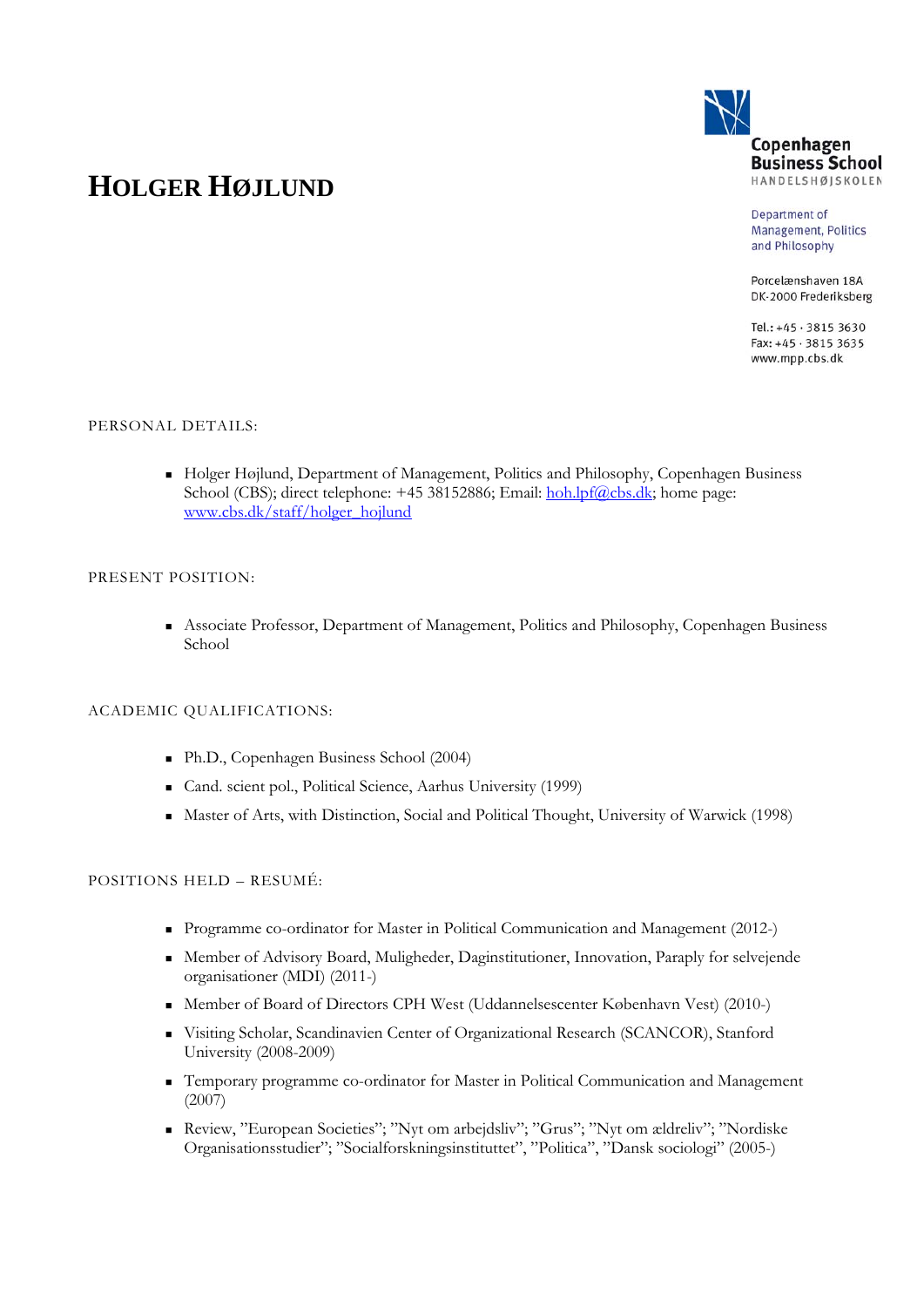- Member of Centre of Health Management, Copenhagen Business School (2007-)
- Member of the Board of Studies, Cand. Soc. Studies, CBS (2008-2012)
- EUDOKMA Scholarship, Economicum, Uppsala University (2002)
- Member of Centre of Corporate Communication, Copenhagen Business School (2001-2003)
- Member of the Board of Studies, Ph.D.-studies in Knowledge Management, CBS (2001-2003)
- Starting and co-editing journal, Distinktion, Scandinavian Journal of Social Theory; www.distinktion.dk (2000-)
- External lecturer, The Nursing School of Aarhus, Centre of physical Education, Aarhus University (1999)
- Research fellowship, Political Science, Aarhus University (1999)

## KEY RESEARCH AREAS:

- Welfare State Reform, Contracting Out, Public-Private Partnering, Internal Contracts, welfare networks
- Health, Prevention and health promotion policy, elderly care,
- Organisational Decision Making; Organisational Change, Role Theory, Risk management, Critical Management Theory
- System Theory; Network Theory, Neo Institutionalism, Gouvernementality studies, discourse analysis, ideology critique

# INTERNATIONAL PUBLICATIONS:

- Højlund, Holger / Hybrid Inclusion : Multiple Inclusion Mechanisms in the Modernized Organization of Danish Welfare Services in The Illusion of Management Control: A Systems Theoretical Approach to Managerial Technologies. red. / Niels Thygesen. Basingstoke : Palgrave Macmillan, 2012. s. 87-107.
- Wistoft, Karen; Højlund, Holger / Operative Links : The Importance of Combining Perspectives in Municipal Strategies Aimed at Children's and Adolescents' Health in Scandinavian Journal of Public Health, Vol. 40, Nr. 4, 2012, s. 348-354.
- Knudsen, Morten; Højlund, Holger / Organizational Suspensions : A Desire for Interaction. in Hybrid Forms of Governance: Self-suspension of Power. red. / Niels Åkerstrøm Andersen; Inger-Johanne Sand. Basingstoke : Palgrave Macmillan, 2012. s. 64-84.
- La Cour, Anders; Højlund, Holger / The Emergence of a Third-Order System in the Danish Welfare Sector. In, The Third Sector. red. / Richard Hull; Jane Gibbon; Oana Branzei; Helen Haugh. Bingley : Emerald Group Publishing Limited, 2011. s. 87-111 (Dialogues in Critical Management Studies; Nr. 1).
- Højlund, Holger, Health Promotion and Civil Society, paper and presentation at Danish Sociology Congress, Troubled Identities, Aarhus University, 19 - 20 January.
- Højlund, Holger Neoliberal Reforms of Health, paper and presentation at seminar series in the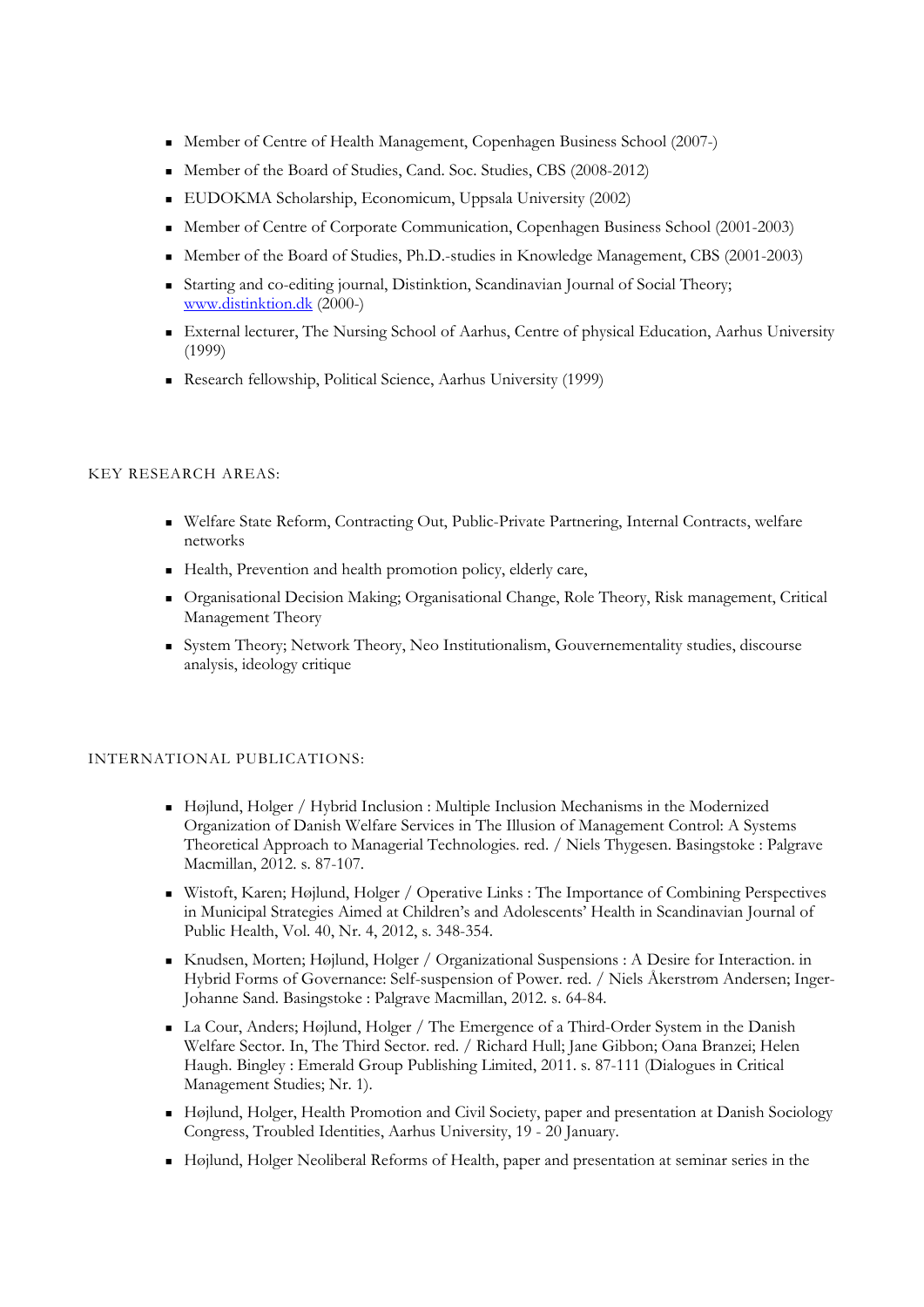Research Group for Politics and Public Management at Department of Management, Politics and Philosophy, CBS. 29. May.

- Wistoft, Karen/Holger Højlund (2012): "Operative links. The importance of combining perspectives in municipal strategies aimed at children's and adolescents' health", *Scandinavian Journal of Public Health*, Vol. 40, Issue 4: 348-354.
- Højlund, Holger (2012): "Hybrid technologies of Welfare", chapter 3 in Thygesen, Niels Thyge (ed.), *Illusions of Control – a Systems theoretical Approach to Managerial Technologies*. London: Palgrave (forthcoming).
- Højlund, Holger, Antje Gimmler, Niels Nørgård Kristensen (2011): "Citizenship under transformation", *Distinktion. Scandinavian Journal of Social theory*, vol. 12 issue 3 (fortcoming).
- Højlund, Holger & Morten Knudsen (2012): "Organizational suspensions the organizational desire also to be interaction", chapter 4 in Andersen, Niels Åkerstrøm Andersen & Inge Johanne Sand (eds.), *Hybrid Forms of Governance - Self-suspension of Power*. London: Palgrave (forthcoming).
- Højlund, Holger & Anders la Cour (2011): "The Emergence of a third-order system in the Danish welfare sector", chapter 4 in Hull, Richard, Jane Gibbon, Oana Branzei & Helen Haugh (eds.), The Third Sector; Volume 1; Dialogues in Critical Management Studies. London: Routledge.
- Højlund, Holger & Karen Wistoft (2011): "Operative links", Scandinavian Journal of Public Health (submitted).
- Højlund, Holger & Kaspar Villadsen (2011): "Health promotion and its Phantasms", *Critical Policy Studies* (not accepted yet).
- Højlund, Holger (2009): "Hybrid Inclusion The New Consumerism of Danish Welfare Services", Journal of European Social Policy, Vol 19(5): 421-431.
- la Cour, Anders, Steen Vallentin, Holger Højlund, Ole Thyssen & Betina Rennison (2007): "Opening Systems Theory: A Note on the Recent Special Issue of Organisation", Organisation, Vol. 14(6): 929-938.
- la Cour, Anders & Holger Højlund (2007): "La sociedad del bienestar en Dinamarca", pp. 73-90 in Chaime Marcuello y Servós & Antonio Gutiérrez Resa (ed.), Servicios Sociales: Modelos Y Perspectivas – Una Aproximación internacionaltio Fundamentos. Madrid: Ediciones Académicas.
- la Cour, Anders & Holger Højlund (2007): "Voluntary social work as paradox", Acta Sociologica, vol. 68. no. 4.
- Højlund, Holger & Anders la Cour (2003): "Standards for Care and Statutory Flexibility", pp. 272- 295 in Tor Hernes & Tore Bakken (ed.), Autopoietic Organisation Theory. Oslo: Abstrakt, Liber.
- Højlund, Holger (1998): "Hegel's Phenomenology of Spirit", Papers in Social Theory 2, Warwick Social Theory Centre/Sussex Centre for Critical Social Theory.

# SCANDINAVIAN PUBLICATIONS:

- Højlund, Holger (2011): "Lærende projekter", *Nordic Studies in Education*, (submitted).
- Højlund, Holger (2006): "Hybrid inklusion", *Sosiologi i Dag*, årg. 36, 3/06: 81-112.
- Højlund, Holger (2005): "At give de ældre røst tre brugerorienterede tilgange til udviklingen i ældresektoren", s. 113-142 i Marta Szebehely, *Äldreomsorgsforskning i Norden. En kunskapsöversikt*. Copenhagen: Nordiska Ministerrådet, TemaNord 2005: 508.
- Højlund, Holger & Anders la Cour (2001): "Standardiseret omsorg og lovbestemt fleksibilitet",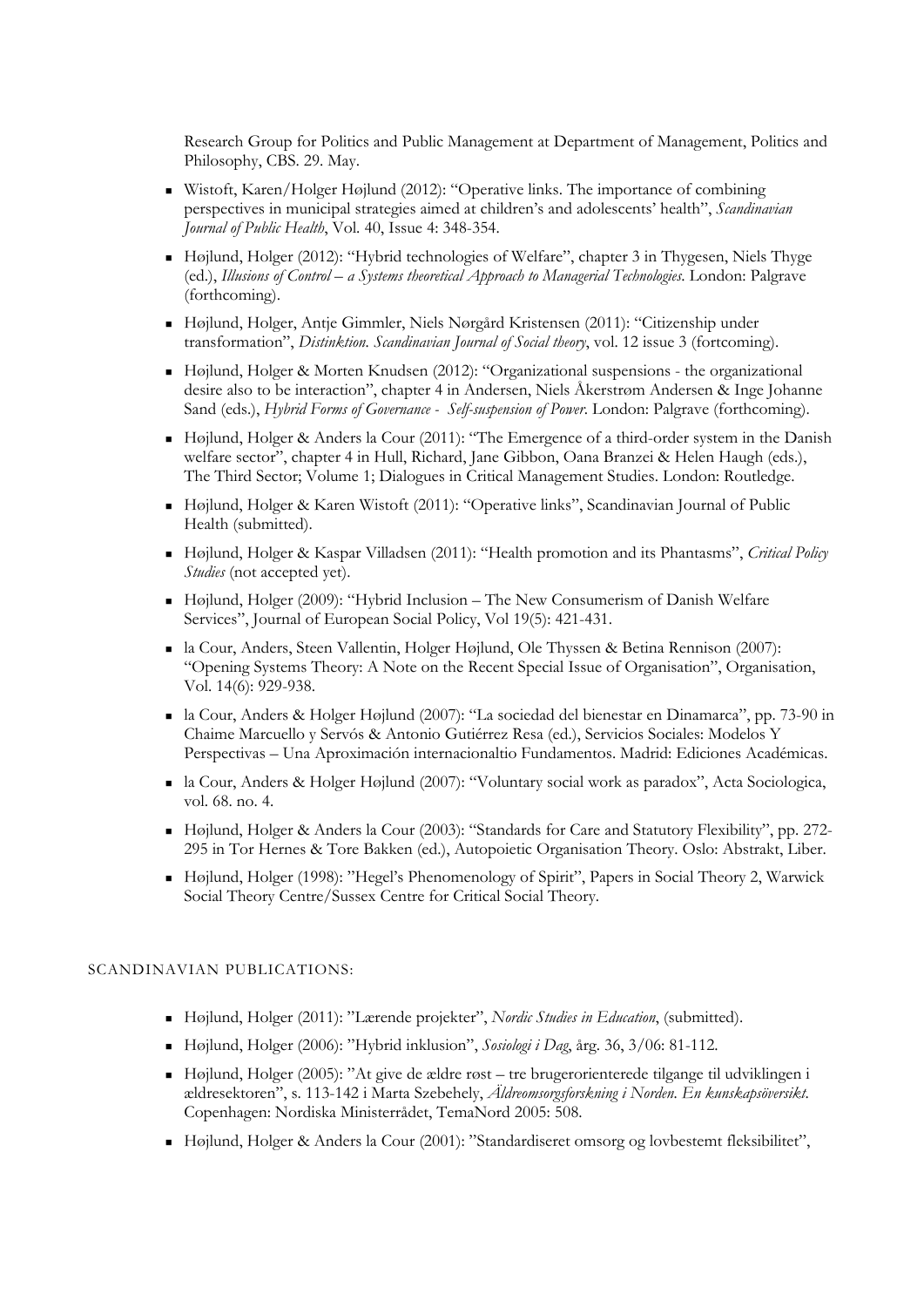## DANISH PUBLICATIONS:

- Sløk, Camilla; Hjerrild Carlsen, Mathilde; Christensen, Jesper; Højlund, Holger; Hulgård Larsen, Niels Erik (2012): "Fremtidens Innovative Folkeskole : Ledelse af innovation i folkeskolen. Frederiksberg : Center for Skoleledelse, forskningsrapport.
- Højlund, Holger (2011): "Samarbejde om sundhed. Netværksorganisering i den kommunale forebyggelse", *Politica*, 43, no 3.
- Højlund, Holger & Karen Wistoft (2010): "Børns inddragelse i forebyggelse og sundhedsfremme", in Peter Kjær & Anne Reff Pedersen (eds.), *Ledelse gennem patienten, nye styringsformer i sundhedsvæsnet.* København: Handelshøjskolens Forlag.
- Knudsen, Morten & Holger Højlund (2010): "Grænser for inddragelse. En analyse af inddragelsesidealer og beslutningsprogrammer på genoptræningsområdet", in Peter Kjær & Anne Reff Pedersen (eds.), *Ledelse gennem patienten, nye styringsformer i sundhedsvæsnet.* København: Handelshøjskolens Forlag.
- Wistoft, Karen, Dan Grabowski & Holger Højlund (2008): "Unge Hjerter. Afdækning af unges viden og kompetencer inden for området sundhed og hjertekarsygdomme", Research Report to the Danish Hearth Association. Copenhagen.
- Højlund, Holger & Anders la Cour (2008): "Samarbejdets dobbelte strukturer", pp. 177-196 in Jesper Tække & Michael Paulsen (eds.), *Luhmann og organisation – teori, empiri og analyse*. Copenhagen: Unge Pædagoger.
- la Cour, Anders & Holger Højlund (2008): "Afføringsskemaer en garanti for sundhed", pp. 109- 136 in Birgit Haa & Jonna G. Jensen (eds.), *Sundhedsområdet i et systemteoretisk perspektiv*. Copenhagen: Unge Pædagoger.
- la Cour, Anders & Holger Højlund (2008): "Velfærd gennem det superviserede samarbejde", pp. 197-226 in Kaspar Villadsen, & Camilla Sløk (ed.), *Velfærdsledelse*. Copenhagen: Hans Reitzels Forlag.
- Pedersen, Dorthe, Carsten Greve & Holger Højlund (2008): "Indledning", pp. 9-20 in Dorthe Pedersen, Carsten Greve & Holger Højlund (eds.), *Genopfindelsen af den offentlige sektor. Ledelsesudfordringer i reformernes tegn*. Copenhagen: Børsens Forlag.
- Pedersen, Dorthe, Carsten Greve & Holger Højlund (2008): "Konklusion", pp. 333-348 in Dorthe Pedersen, Carsten Greve & Holger Højlund (eds.), *Genopfindelsen af den offentlige sektor. Ledelsesudfordringer i reformernes tegn*. Copenhagen: Børsens Forlag.
- Højlund, Holger & Morten Knudsen (2008): "Den multikoblede offentlige sektor", pp. 257-278 in Dorthe Pedersen, Carsten Greve & Holger Højlund (eds.), *Genopfindelsen af den offentlige sektor. Ledelsesudfordringer i reformernes tegn*. Copenhagen: Børsens Forlag.
- Højlund, Holger (2007): "Ældre som modtagere af omsorg og service", pp. 76-83 in Christine Swane, Anne Leonora Blaakilde & Kirsten Amstrup (eds.), *Gerontologi. Livet som gammel. En tværfaglig lærebog i gerontologi*. Copenhagen: Forlaget Munksgaard.
- Højlund, Holger & Anders la Cour (2007): "Kvalitet i offentlige omsorgsydelser", *Samfundsøkonomen*, nr. 3, Copenhagen: DJØF-forlaget.
- Højlund, Holger (2006): "Den frit vælgende ældre", *Dansk Sociologi*, Nr. 1, 17. årg.: 41-66.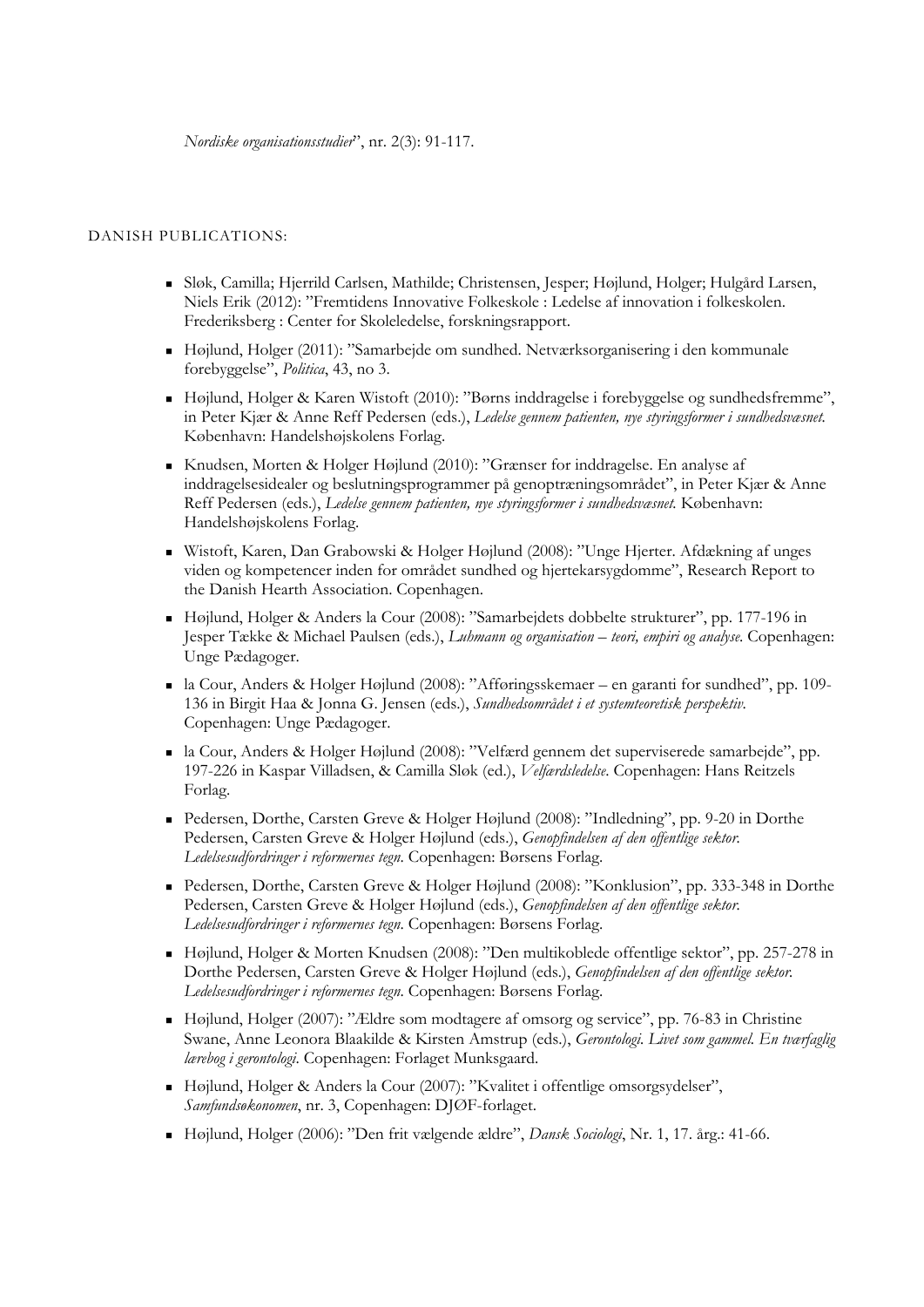- Højlund, Holger (2003): "Forebyggelsens fornuft", *Social Kritik*, nr. 90(15): 4-17.
- Højlund, Holger (2003): "Velfærdsforskydninger", pp. 267-296 in Christian Borch & Lars T. Larsen (eds.), *Luhmann og Foucault til diskussion. Perspektiv, magt og styring*. Copenhagen: Hans Reitzels Forlag.
- Højlund, Holger (2003): "Kontraktparadokser i den kommunale organisation", pp. 82-107 in Holger Højlund & Morten Knudsen (ed.), *Organiseret kommunikation – systemteoretiske analyser*. Copenhagen: Forlaget Samfundslitteratur.
- Højlund, Holger & Morten Knudsen (2003): "Introduktion", pp. 9-14 in Holger Højlund & Morten Knudsen (ed.), *Organiseret kommunikation – systemteoretiske analyser*. Copenhagen: Forlaget Samfundslitteratur.
- Højlund, Holger & Anders la Cour (2001): "Den fleksible hjemmehjælper", *Social Kritik*, nr. 76: 6- 19.
- Højlund, Holger (2001): "Kvalitetsudvikling og velfærdsparadokser", pp. 83-110 in *Ældreomsorgmanagement eller menneskelighed?* Copenhagen: Videnscenter på ældreområdet.
- Højlund, Holger & Lars Thorup Larsen (2001): "Det sunde fællesskab", *Distinktion*, no. 3.: 73-90.
- Højlund, Holger & Lars Thorup Larsen (2001): "I sundhedens navn", *Distinktion*, no. 3.: 5-10.
- Højlund, Holger & Chresten Højlund (2000): "Fælles sprog en anden ordens strategi på hjemmehjælpsområdet", *GRUS*, no. 61: 18-39.

#### BOOKS:

- Wistoft, Karen, Holger Højlund & Dan Grabowski (2009): *Sammenhæng i den kommunale indsats*. København: Forlaget Lundtofte
- Højlund, Holger, Karen Wistoft & Liv Nanna Hansson (2009): *Forebyggelse og sundhedsfremme rettet mod børn og unge. Indsatsen i kommunerne*. København: Forlaget Lundtofte
- Pedersen, Dorthe, Carsten Greve & Holger Højlund (eds.) (2008): *Genopfindelsen af den offentlige sektor*. *Ledelsesudfordringer i reformernes tegn*. Copenhagen: Børsens Forlag.
- Højlund, Holger (2004): *Markedets politiske fornuft. Et studie af velfærdens organisering i perioden 1990- 2003*. Copenhagen: Forlaget Samfundslitteratur.
- Højlund, Holger & Morten Knudsen (eds.) (2003): *Organiseret kommunikation systemteoretiske analyser*. Copenhagen: Forlaget Samfundslitteratur.

## CONFERENCE PAPERS, WORKING PAPERS, RESEARCH STRATEGY PAPERS AND FUNDING PROPOSALS

- Højlund, Holger (2013): Paper on Civil society, International Foucault-symposium in Copenhagen
- Højlund, Holger (2012): Health Promotion and Civil Society. Paper for Danish Sociological Association 12-13. January 2012, Aarhus University.
- Højlund, Holger (2011): Phantasmatic and Discursive readings of post-liberalism Ph.d.Course Description (10 pages), Department of Management, Politics, and Philosophy, Copenhagen Business School, 19–22 December 2011.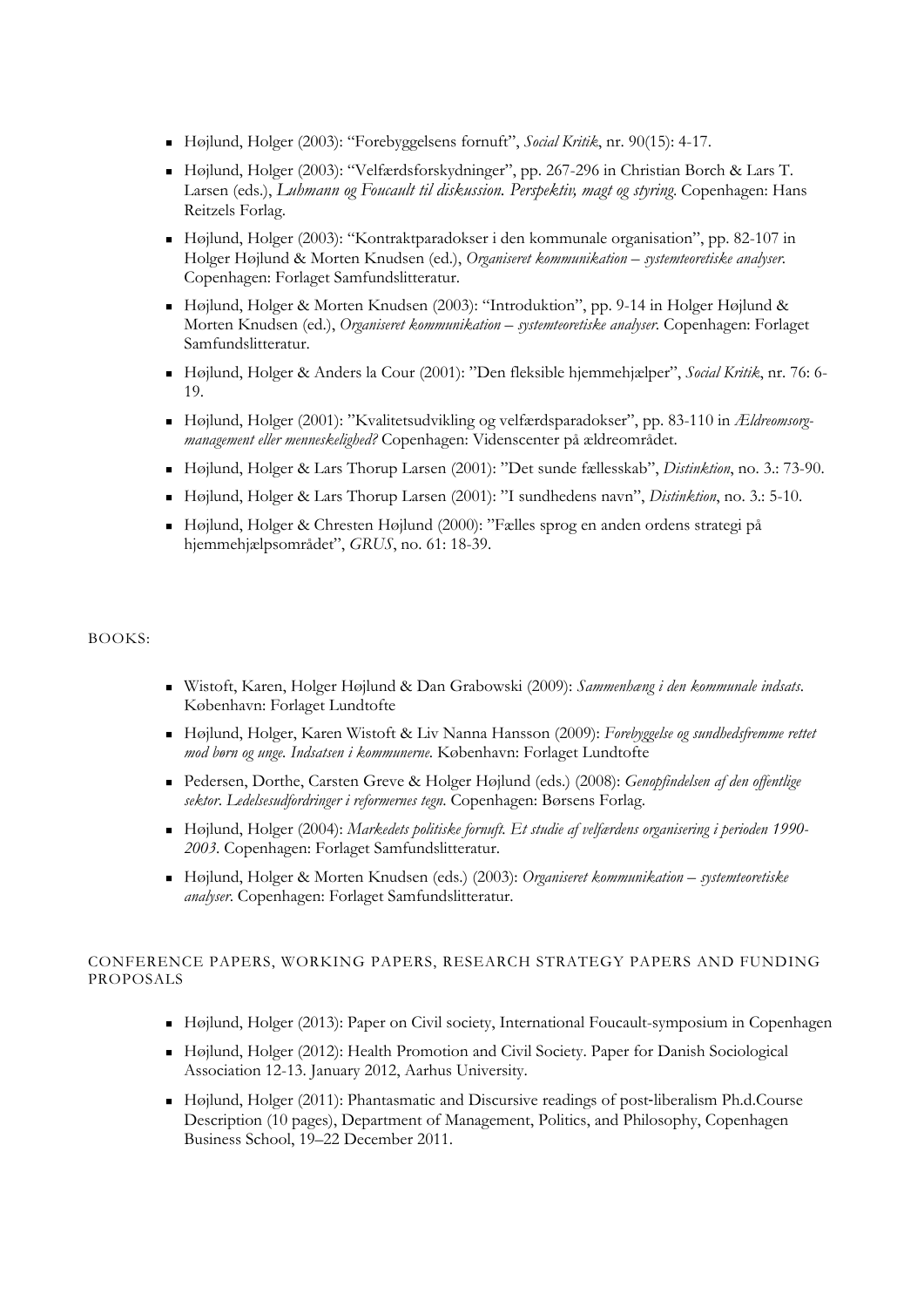- Højlund, Holger & Kaspar Villadesen (2011): Health promotion and its Phantasms, Paper for 11th Essex Conference in Critical Political Theory 15. June-17. June, 2011
- Holger, Højlund/Michael Hutter/Wolfgang Mayrhofer (2011): Assessment of Ph.D.-thesis, submitted by Christian Wymann, Copenhagen Busniess School (20 pages).
- Højlund, Holger (2011): Sundhed i netværk.. Kommunernes organisering af forebyggelse og sundhedsfremme. Department of Management, Politics and Philosophy, Working paper, Steno forebyggelsescenter.
- Højlund, Holger (2011): Kvalitetsledelse. Department of Management, Politics and Philosophy, Working paper, Copenhagen Business School.
- Wistoft, Karen & Holger Højlund (2010): "Operative Links. The importance of combining perspectives in municipal strategies aimed at children's and adolescents' health", paper, Health Economics, Management & Policy, 9th Annual International Conference, Athens Institute for Education and Research, 28-30 June 2010.
- Knudsen, Morten & Holger Højlund (2009): Inclusion of Clients as Performers, paper on seminar, Department of Management, Politics and Philosophy, Copenhagen Business School, 7th October 2009.
- Knudsen, Morten & Holger Højlund (2009): Inclusion of Clients as Performers. On the temporary inclusion of citizens in public organisations", paper on conference Applied system theory. Niklas Luhmann's theory of self-referential systems: Theoretical and empirical research. InterUniversity Centre (IUC), Dubrovnik, Croatia; 14th – 18th September 2009.
- Højlund, Holger (2009): "Welfare Networks in Denmark", paper on seminar, Scancor, Stanford University, April.
- la Cour, Anders & Holger Højlund (2008): "Third order political actors Encounters between J. March and N. Luhmann", Scancor 20th. Anniversary Conference Sessions the 21-23 of November, Stanford University.
- Højlund, Holger, Dan Grabowski & Karen Wistoft (2008): "Young Hearts. Knowledge and competences among adolescents concerningheart diseases and general health", paper on the 24th. Conference of the Nordic Sociological Association, Violence and Conflict, 14-17 August, University of Aarhus, Denmark.
- Højlund, Holger (2008): "Define yourself without alcohol. Pupil driven development of a social context where alcohol is not a social marker, part project of Research project to TRYG-Fonden, Forskningscenter for praktisk forebyggelse, Copenhagen University (to be granted Winter 2008)
- Borch, Christian & Holger Højlund (2008): "Critical Blinds Spots: Limits to Critique in Luhmann and Foucault", paper, on conference "Welfare management – Critique and the Articulation of Alternatives", 10-11 April 2008, Copenhagen Business School.
- Højlund, Holger (2008): Velfærd som oplevelse den immaterielle økonomi omkring offentlige services. Working paper, Working Paper, Department of Management, Politics and Philosophy, Copenhagen Business School, April 2008.
- Højlund, Holger & Karen Wistoft (2008): Fire kommuners organisering af forebyggelse og sundhedsfremme – et pilotstudie. Working Paper, Department of Management, Politics and Philosophy, Copenhagen Business School, March 2008.
- Højlund, Holger & Anders la Cour (2008): "Samarbejdets dobbelte strukturer", Paper, Conference, "Luhmann og Organisation, in Aarhus the 30. November.
- Højlund, Holger, Karen Wistoft, Bjarne Bruun Jensen & Niels Åkerstrøm Andersen (2007): "Risk children", Research project to the National Board of Research (FSE) (granted).
- Karen Wistoft & Holger Højlund (2007): "Young Hearts. Risk Management among Children and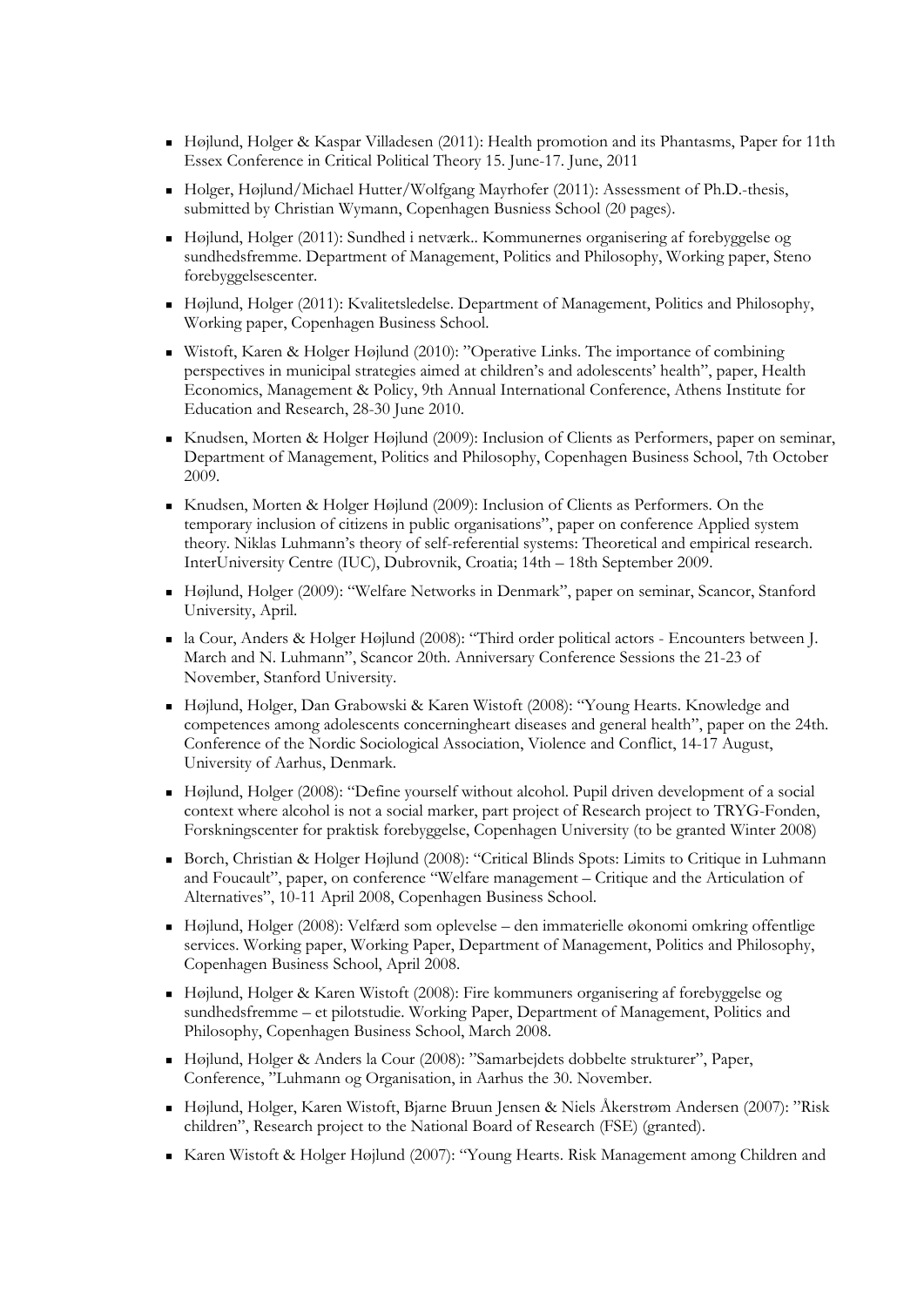Young People", Danish Hearth Association (Hjertesagen), (granted).

- Højlund, Holger (2006): "Hybrid Inclusion", Paper, EGOS-conference the 6-9. Juli, Bergen.
- Højlund, Holger (2006): "Organisering i netværk hybriden som form", Arbejdspapir, Institut for ledelse, politik og filosofi, CBS, København.
- Højlund, Holger & Anders la Cour (2006): "Hvordan samarbejdet skaber organisationen". Paper, Seminar the 8. Marts, "Danmarks Pædagogiske Universitet", Copenhagen.
- Kjær, Peter, Holger Højlund et al. (2006): "Patienten i centrum", Research project to the National Board of Research (FSE) (granted).
- la Cour, Anders & Holger Højlund (2005): "Strukturelle koblinger", Paper, Nordisk Systemteoretisk Netværk, Tromsø, november 2005.
- Højlund, Holger (2004): "Inklusionsrum og ledelsesinformation", Working paper, Department of Management, Politics and Philosophy, CBS.
- Højlund, Holger (2002): "Velfærdsforskydninger. Dokumentation, fleksibilitet og delagtiggørelse på ældreområdet", MPP Working Paper no. 12, Copenhagen Business School, April 2002.
- Højlund, Holger (2002): Retten som system, MPP Working Paper no. 14, Copenhagen Business School, May 2002.
- Højlund, Holger (2002): "Standards for Quality", Paper, Conference on Luhmann and Organisation Theory, Munich.
- Højlund, Holger (2001): "Flexible Care", Paper, Conference on Systemic Oganisation Theory, Oslo.
- Højlund, Holger (2000): Ældre og ensomhed, Paper, Dansk Sociologikongres, Copenhagen.

## EVALUATION REPORTS:

 Højlund, Holger (2001)*: Ældre og Ensomhed: En oversigt over teori og forskning*. Hellerup: Skriftserien fra Gerontologisk Institut, no. 6.

#### BOOK REVIEWS AND COMMENTS:

- Pedersen, Dorthe, Carsten Greve & Holger Højlund (2008): "Genopfindelsen af den offentlige sektor, in *Administrativ Debat*, nr. 3., oktober: 29-31.
- Højlund, Holger (2003): Anmeldelse af Fælles sprog by Lone Petersen & Marianne Schmidt", Copenhagen: Videnscenter på Ældreområdet.
- Højlund, Holger (2000): "Anmeldelse af Sociale Systemer by Niklas Luhmann", in *Politica*, 32. årg. Nr. 4: 283-286.

TRANSLATIONS: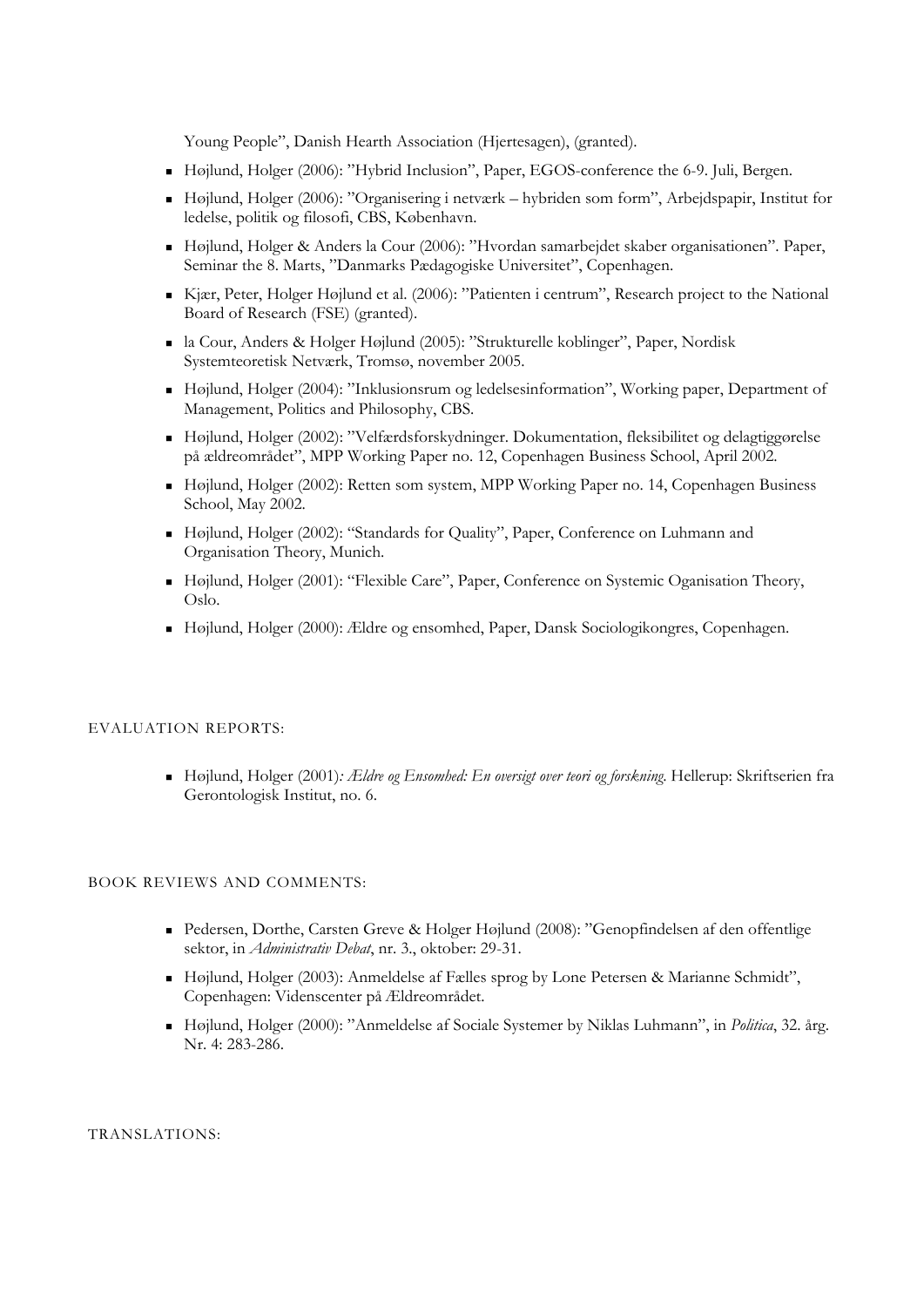- "Homo oeconomicus og homo juridicus kommunikative fiktioner", by Gunther Teubner & Michael Hutter s. 247-264 in Holger Højlund & Morten Knudsen (ed.), *Organiseret kommunikation – systemteoretiske analyser*. Copenhagen: Forlaget Samfundslitteratur.
- "Den mangesidede hydra", by Teubner, Gunther (1994): "The Many-Headed Hydra: Network as Higher-Order Collective Actors", pp. 41-60 in J. McCahery/S. Picciotto/C. Scott (red.) (1994 [1993]), *Corporate Conrol and Accountability*. Oxford: Clarendon Press.

# NEWS PAPER ARTICLES, INTERVIEWS AND MEDIA

- Interview concerning contracting out of welfare services, National Radio Broadcast (P1), 13.6. 2008.
- Feature article, "Kvalitet i velfærdssamfundet", *DK-nyt*, 8.5. 2008.
- Feature article, "Velfærd, Hvem bestemmer kvaliteten", *Politiken*, 6.5. 2008.
- Talk, Dansk Erhvervspædagogiske Læreruddannelse (DEL), 21. 4. 2008.
- Interview concerning "Reforms in the welfare State", National Radio Broadcast (P1), 6.3. 2008.
- Interview: "Reformer er ingen vidundermedicin", *Djøfbladet,* February, 2008.
- Feature (kronik), Højlund, Holger & Karen Wistoft, "Sundhed en kommunal udfordring", *Information*, February, 2008.
- Article, Holger & Anders la Cour, "I kvalitetens navn På vej mod et flerdimensionelt kvalitetsbegreb", *LPF nyt om ledelse*, nr. 1, årgang 10, 2007, Copenhagen Business School.
- Interview: "Frit valg", *København Amts medarbejderblad*, juni 2005.
- Interview: "Markedets politiske fornuft", *Djøfbladet*, april 2005.
- Interview: "Markedsdannelse i den offentlige sektor", temanummer om markedsdannelse, *Ugebrevet mandag morgen*, maj, 2004.
- Interview: "Marked eller politik", *Politiken*, 15. 2. 2003.
- Interview: "Modsatrettede værdier i velfærdspolitikken", *fagbladet for Asylcentre*, den 22. 6. 2001.

#### TALKS, LECTURES, AND REVIEWS

- Organising and chairing a programmed session at the Danish Sociology Conference, Troubled Identities, 19-20 January, Aarhus University
- Talk: "Betyrelsernes rolle", together with Mathilde Hjerrild Carlsen advisory board meeting, MDI, April 2013.
- Talk: "Grænser for inddragelse", Presentation and workshop, at Danish Patients, conference, "Brugerinddragelse i det danske Sundhedsvæsen", 30 okt. 2012
- Talk: "Innovation i ældreplejen", presentation and workshop, temadag, tværgående ledelse på ældreområdet, Kommunernes Landsforening, 13. June 2012
- Presentation: "Kvalitet i børnhøjde", and workshop, Advisory board meeting, Meningshedsdaglplejerne, MDI, 29 August 2012
- Presentation: "Partnerskab i civilsamfunds regi", and Advisory Board meeting, Meningshedsdaglplejerne, MDI, 5. December 2012
- Presentation and Opponent at WIP seminar, ph.d. Mie Plotnikof (21. sept. 2012)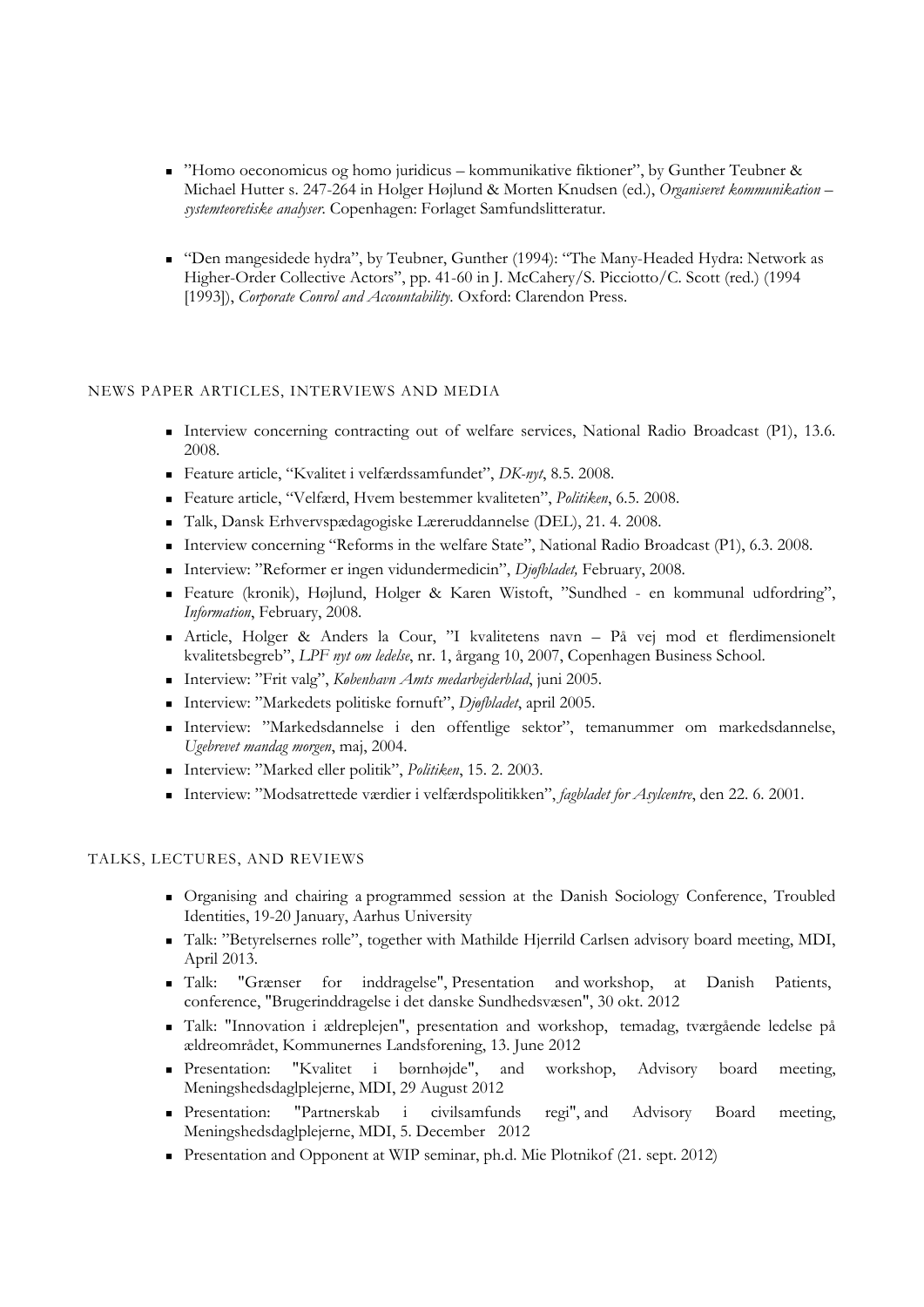- Presentation and opponent at WIP seminar, ph.d., Marie Henriette Madsen (7. sept 2012)
- Organizing (and Chair), Danish Sociology Association Conference on Troubled Identities, 12-13. January 2012, Workshop 21: Neoliberal Reforms in Public Policy: Ideology and/or Governmentality, Aarhus university.
- Talk: "Brugerinddragelse på ældreområdet", Ålborg den 24.1. 2012, ledermøde, Projekt Tværgående Ledelse på Ældreområdet, Kommunernes Landsforening og Copenhagen Business School.
- Talk: "Den ældre i centrum", Holbæk, 16.1. 2012, ledermøde, Projekt Tværgående Ledelse på Ældreområdet, Kommunernes Landsforening og Copenhagen Business School.
- Organizing Ph.d.-Course: Phantasmatic and Discursive readings of postliberalism, Department of Management, Politics, and Philosophy, Copenhagen Business School, 19–22 December 2011.
- Lecture: "The Suspended State and Civil Society", Ph.d.-Course: Phantasmatic and Discursive readings of post liberalism, Department of Management, Politics, and Philosophy, Copenhagen Business School, 19–22 December 2011.
- Head of Assessment Board, Christian Wymann, ph.d.-defence, Copenhagen Business School, 9. 12. 2011.
- Talk: "Borgerne i centrum af eget liv", Herlev kommune, leder-seminar, Februar, 2011.
- Presentation/Lecture: "Citizens in between Systems", Research Symposium with Institut für Wissenschafts- und Technikforschung,Universität Bielefeld, Mandag, 11th og tirsdag den 12th oktober 2010, Copenhagen Business School.
- Talk: " Trylleformler i socialpsykiatrien, Rebild den 16. sept. 2010
- Talk: "Samarbejde i skolen", Danmarks Pædagogiske Universitet, Aarhus Universitet, 24. March, 2010.
- Talk: "Projekter i sundhedfremme", Forum for sundhedsplejersker, Danmarks Pædagogiske Universitet, Aarhus Universitet, 26. Maj 2010.
- Talk and opponent: Book on "Uddannelsesledelse", Danmarks Pædagogiske Universitet, Aarhus Universitet, 10. Maj, 2010.
- Talk: "Samarbejdsorganisering", Konference om Organisering og ledelse af det kommunale sundhedsvæsen, MHM, Copenhagen Business School, 19. Maj 2010.
- Talk and Workshop: "Partnerskabsorganisering i kommunerne", CBS-public-conference, 21. April 2010.
- Talk: "Samarbejde i skolen", Danmarks Pædagogiske Universitet, Aarhus Universitet, 24. March, 2010.
- First Opponent on Ph.d.-Final Seminar, Sabrina Speierman, Copenhagen Business School, 18. December, 2009.
- Talk: "Pædagogik og ledelse to nødvendige spor i arbejdet med børn og unges sundhed", Konference på DPU, Aarhus Universitet, 19. November 2009.
- First Opponent on Ph.d.-Final Seminar, Susanne Ekman, Copenhagen Business School, November, 2009.
- First Opponent on Ph.d.-Final Seminar, Ole Helby Petersen, Centre of Business and Politics, Copenhagen Business School, November, 2009.
- Talk: "Velfærd og kvalitet i oplevelsesøkonomien", Danmarks Erhvervsfaglige Læreruddannelse, København, 21.4. 2008.
- Talk: "Konkurrerende kvalitetsbegreber i den offentlige sektor", kvalitetskonference, CBS, 8. 05. 2007.
- Talk: "Ensomhed en forskningsoversigt, Konference om ensomhed, Gerontologisk institut, Kolding, april 2007.
- Talk and Workshop: "Skal vi selv være ansvarlige for vores demens?", Foredrag og workshop på